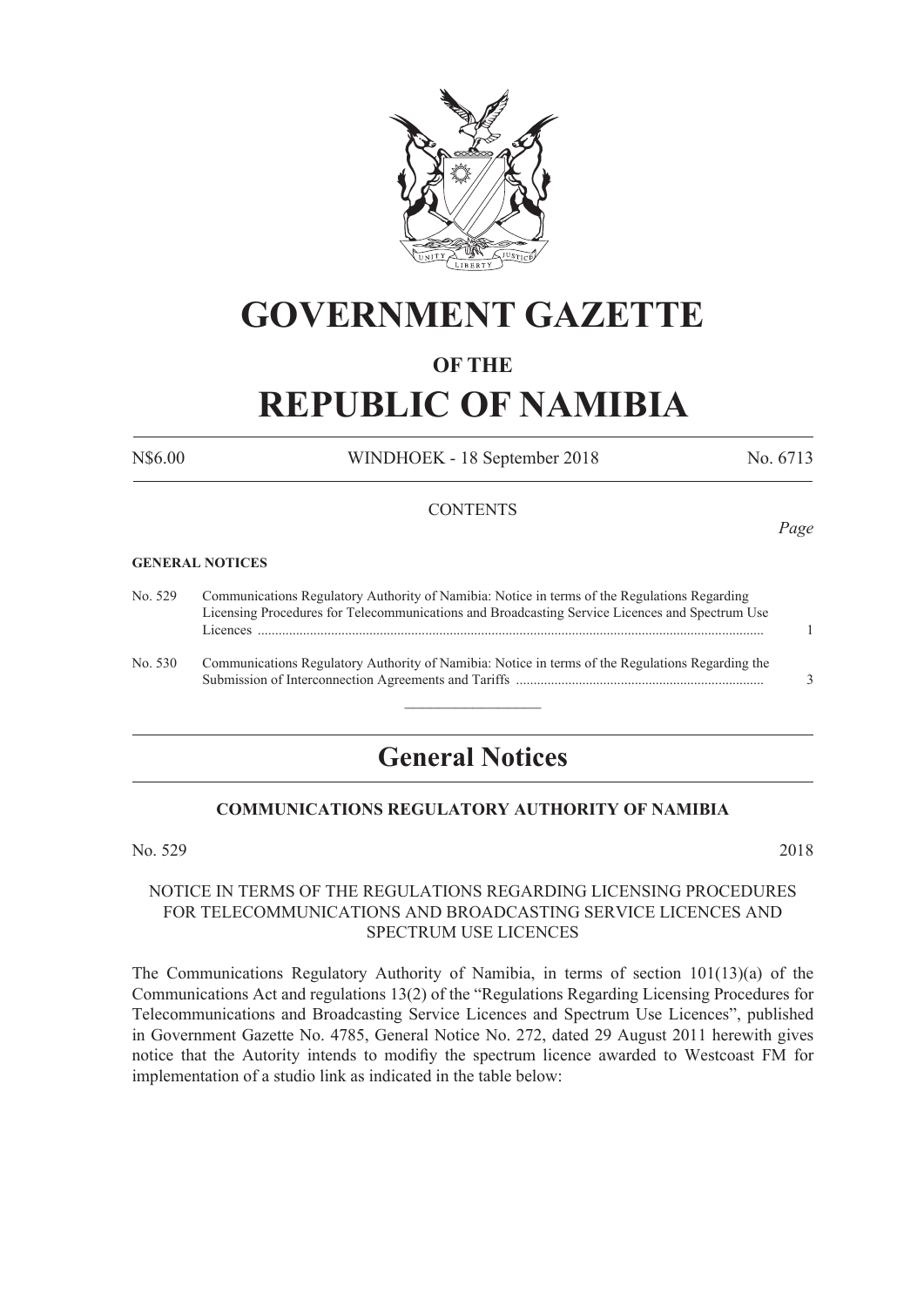$\overline{\phantom{0}}$ 

| Service to<br>provided<br>be                                                                                        | <b>CISXI:</b>                                                                                                                             |  |  |  |  |
|---------------------------------------------------------------------------------------------------------------------|-------------------------------------------------------------------------------------------------------------------------------------------|--|--|--|--|
| coverage area   Modification<br>Reasons for<br>of geographic   the proposed                                         | Implementa-<br>uency band<br>tion of fre-<br>plan                                                                                         |  |  |  |  |
| Description                                                                                                         | Swakopmund                                                                                                                                |  |  |  |  |
| modification<br>Proposed                                                                                            | 445.200 MHz                                                                                                                               |  |  |  |  |
| assigned to the Licensee<br>List of radio frequencies<br>frequencies currently<br>or groups of radio                | 850.000 MHz                                                                                                                               |  |  |  |  |
| pe of spectrum<br>license<br>$\mathbf{N}$                                                                           | tember 2012, published<br>in Government Gazette<br>Spectrum Use Licence<br>as issued on 13 Sep-<br>5037, General<br>Notice No. 305<br>Σò, |  |  |  |  |
| litizens or Namibian<br>Percentage of Stock<br>owned by Namibian<br>Namibian Citizens<br>controlled by<br>Companies | 100%                                                                                                                                      |  |  |  |  |
| citizenship or place<br>of incorporation<br>Licensee's                                                              | Namibian                                                                                                                                  |  |  |  |  |
| Licensee's<br>Name                                                                                                  | Westcoast<br>EM                                                                                                                           |  |  |  |  |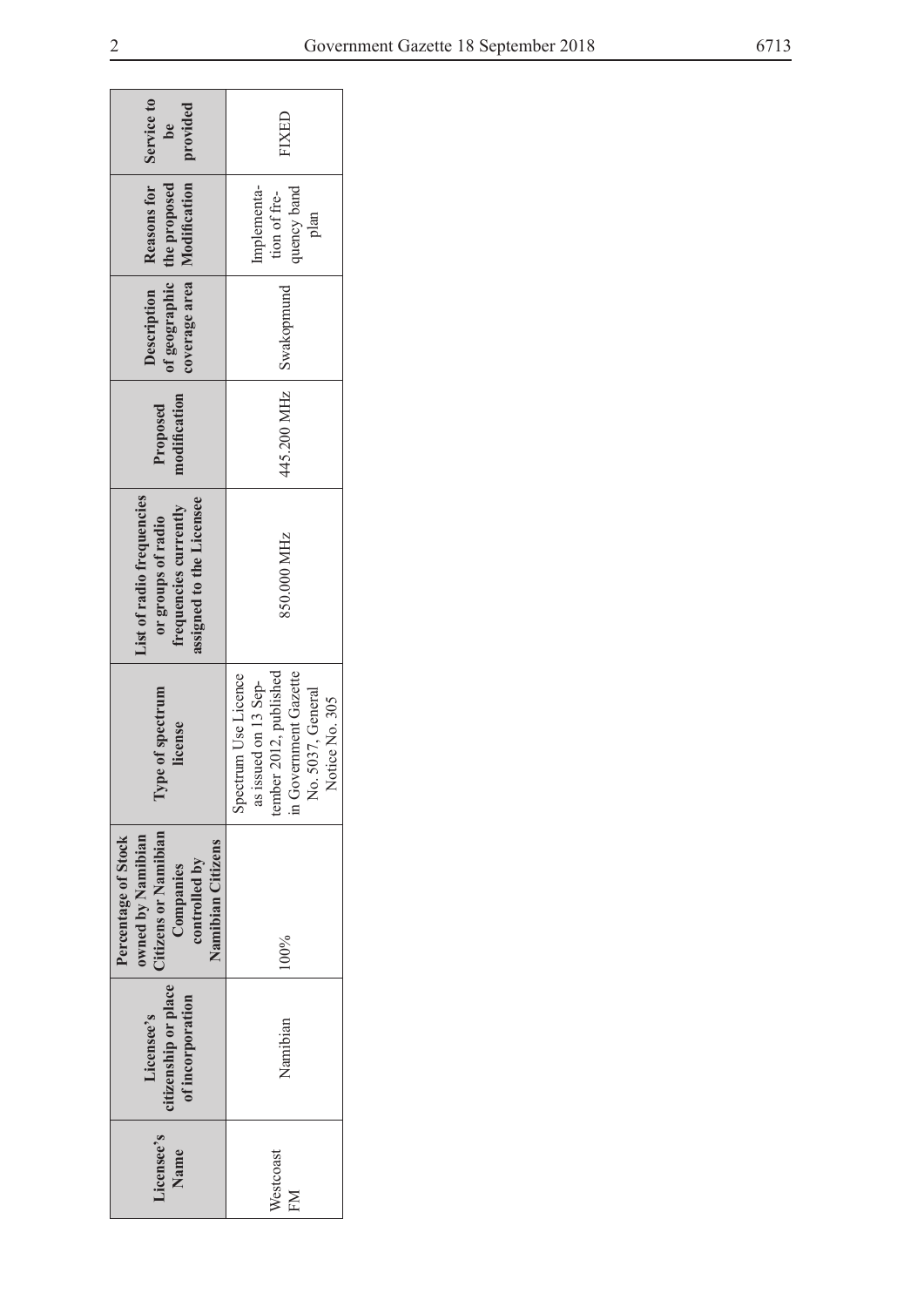The applicant may submit written reply comments within fourteen (30) days from the due date of the written public comments.

All written submissions must contain the name and contact details of the person making the written submissions and the name and contact details of the person for whom the written submission is made, if different and be clear and concise.

All written submissions and reply comments must be made either physically or electronically  $-$ 

- (1) by hand to the head offices of the Authority, namely Communication House, 56 Robert Mugabe Avenue, Windhoek;
- (2) by post to the head offices of the Authority, namely Private Bag 13309, Windhoek, 9000;
- (3) by electronic mail to the following address: legal@cran.na;
- (4) by facsimile to the following facsimile number: +264 61 222790; or
- (5) by fax to e-mail to: 088642748.

#### **F. K. MBANDEKA CHIEF EXECUTIVE OFFICER COMMUNICATIONS REGULATORY AUTHORITY OF NAMIBIA**

### **COMMUNICATIONS REGULATORY AUTHORITY OF NAMIBIA**

 $\frac{1}{2}$ 

No. 530 2018

### NOTICE IN TERMS OF THE REGULATIONS REGARDING THE SUBMISSIONS OF INTERCONNECTION AGREEMENTS AND TARIFFS

The Communications Regulatory Authority of Namibia, in terms of Section 53(10) of the Communications Act, 2009 (Act No. 8 of 2009) read with regulation 8(1) of the "Regulations Regarding the Submission of Interconnection Agreements and Tariffs", in Government Gazette No. 4714, General Notice No. 126, dated 18 May 2011, herewith gives notice that **Telecom Namibia Limited** has filed a tariff with the Authority as set out in Schedule 1.

Any person may examine copies of the tariffs submitted at the head offices of the Authority during normal business hours and copies may be made on payment of a fee determined by the Authority. Copies are also available at www.cran.na where copies may be downloaded free of charge.

The public may submit in writing to the Authority written comments within fourteen (14) days from the date of publication of this notice in the *Gazette*.

**Telecom Namibia** Limited may submit, in writing to the Authority, a response to any written comments within fourteen (14) days from the lapsing of the time to submit written submissions.

All written submissions must contain the name and contact details of the person making the written submissions and the name and contact details of the person for whom the written submissions is made, if different and be clear and concise.